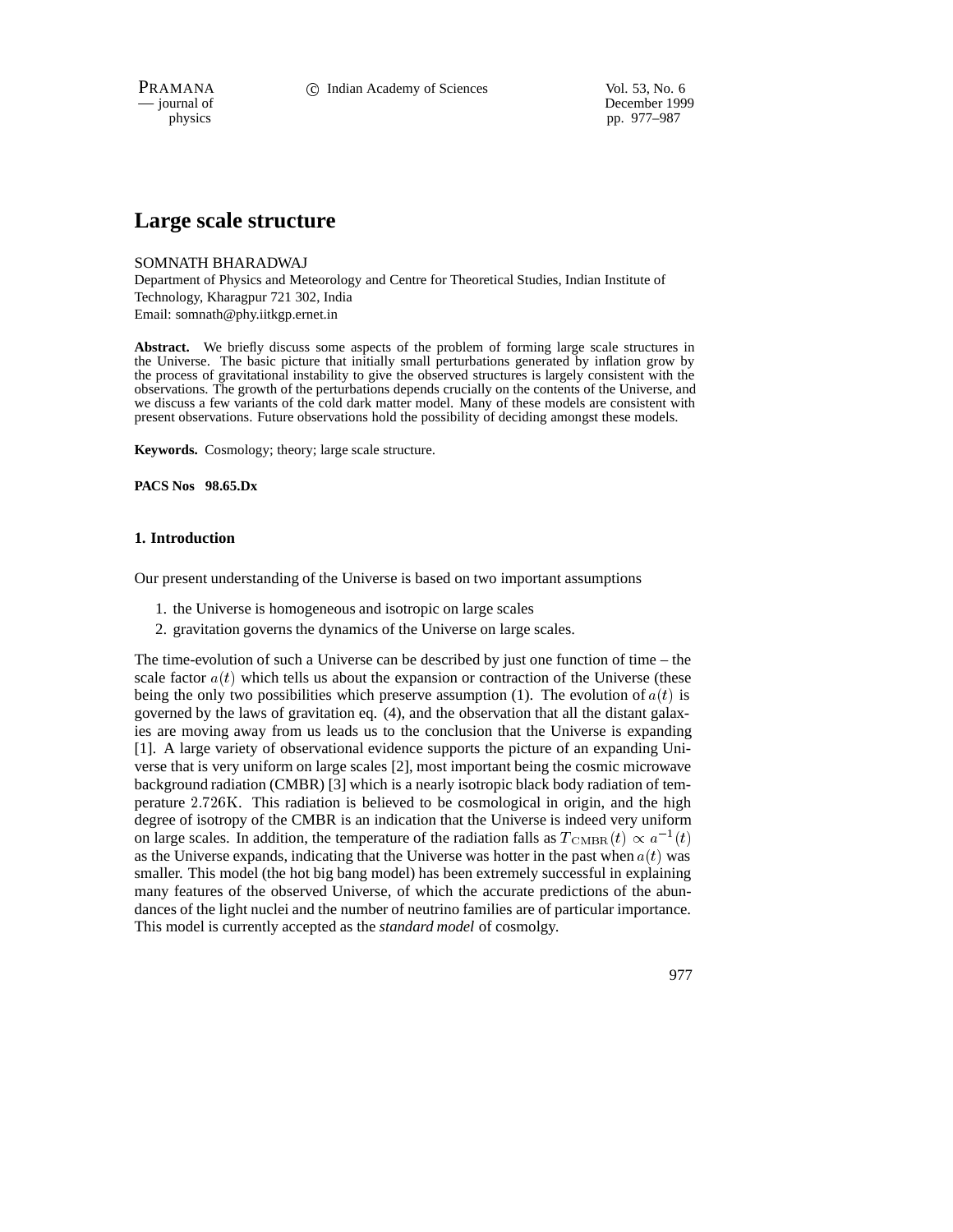The observed Universe is not uniform and exhibits structures on a variety of scales, starting from galaxies  $\sim 50$  Kpc, clusters of galaxies  $\sim 1$  Mpc, voids and superclusters  $\sim$  20 Mpc and larger. There is some evidence that the Universe tends to homogeneity on scales  $> 100$  Mpc [2,4]. The problem at hand is to understand the formation of these structures within the framework of the standard model of cosmology.

#### **2. Brief introduction to observations**

Before going on to the theory of structure formation, we very briefly touch upon a few of the observational aspects of the problem. The most direct method of observing the large scale structures (LSS) in the Universe is through observations of galaxies. The first step in this process is to identify and determine the angular positions of all the galaxies in a certain part of the sky with fluxes within a specified range. The next task is to determine the distances to the galaxies. Direct determination of the distances to galaxies is very difficult and one uses the fact that the radiation from distant galaxies gets stretched to the red due to the expansion of the Universe to determine the distances. When the redshift  $z = \Delta \lambda / \lambda_e$ is small it can be interpreted as a Doppler shift and it is related to  $r$ , the distance to the emitting galaxy,

$$
cz = v = H_0 r,\tag{1}
$$

where v is the recession velocity of the galaxy and  $H_0 = 100h \text{ km/s/Mpc}; h \sim 0.65$ is the present value of the Hubble parameter [5]. These observations of angular positions and recession velocities ( $\simeq$  distance) constitute a *redshift survey*. Figure 1 shows the distribution of galaxies in the Las Campanas redshift survey (LCRS) [6], which is one of the largest surveys currently available.

The next step is to identify and quantify the structures in the distribution of galaxies. The deviations from a uniform distribution (fluctuations) are usually quantified using

$$
\Delta_g(\mathbf{x}) = \frac{N_g(\mathbf{x}) - N}{\bar{N}},\tag{2}
$$

where  $N_g(\mathbf{x})$  is the number density of galaxies at the position x in the survey and N is the mean number density of galaxies. The Fourier transform of  $\Delta_g(\mathbf{x})$ 

$$
\delta_g(\mathbf{k}) = \int e^{-i\mathbf{k}\cdot\mathbf{x}} \Delta_g(\mathbf{x}) d^3 \mathbf{x}
$$
 (3)

is used to define the power spectrum  $P_q(k) = |\delta_q(\mathbf{k})|^2$  which is very commonly used to characterize the statistical properies of the LSS [7,8]. Figure 2 shows the power spectrum for the LCRS. It also shows the power spectrum for the APM survey [10] which has observations of only the angular positions of the galaxies and does not have any information about the distances.

The quantity  $k^3 P(k)$  gives a rough estimate of the fluctuations in the distribution of galaxies at the length-scale  $k^{-1}$ .

Using galaxies as tracers to map the LSS has the problem that the relation between the distribution of galaxies and the distribution of matter (which is believed to be mostly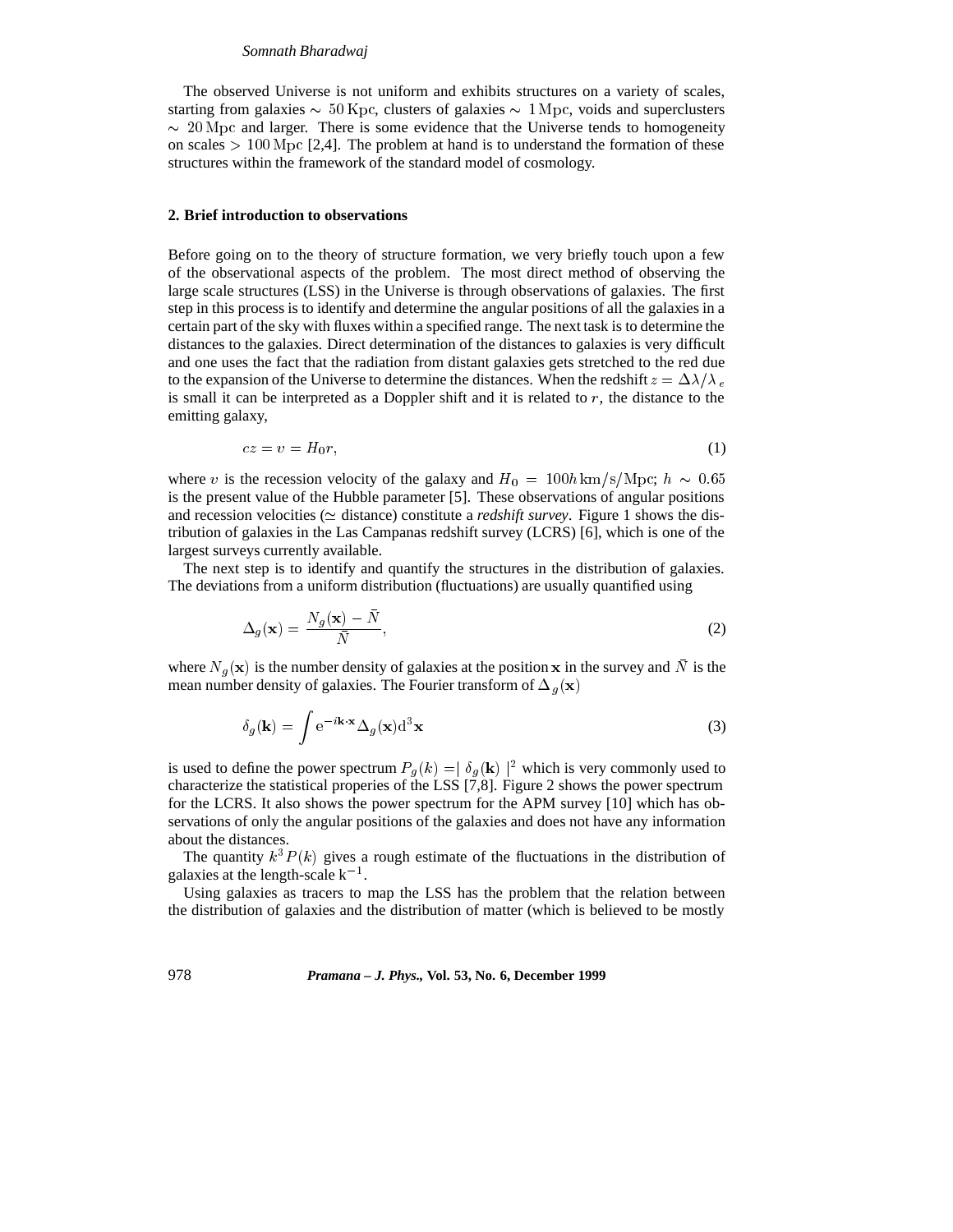

Figure 1. This figure shows the distribution of galaxies in the Las Campanas redshift survey.

invisible i.e. dark matter) is not known. There are reasons to believe that the two distributions might be different and the simplest (not the most realistic)way this may be taken into account is through a linear bias parameter b which relates the fluctuations in the matter distribution  $\Delta(\mathbf{x})$  to the fluctuations in the distribution of galaxies i.e.  $\Delta(\mathbf{x}) = b \Delta_q(\mathbf{x})$ . The power spectrum for the matter distribution is then related to the galaxy power spectrum  $P_g(k)$  through the relation  $P(k) = b^2 P_g(k)$  (e.g. [11]).

Another very important effect arises because the inhomogeneities in the matter distribution effects the motion of the galaxies. As a consequence, the velocity of any galaxy has two parts  $v = v_H + v_P$ , where  $v_H$  is the part which arises due to the expansion of the Universe eq. (1) and the peculiar velocity  $\mathbf{v}_P$  which is due to the inhomogeneities in the matter distribution. This affects the redshifts and hence the distance determination to the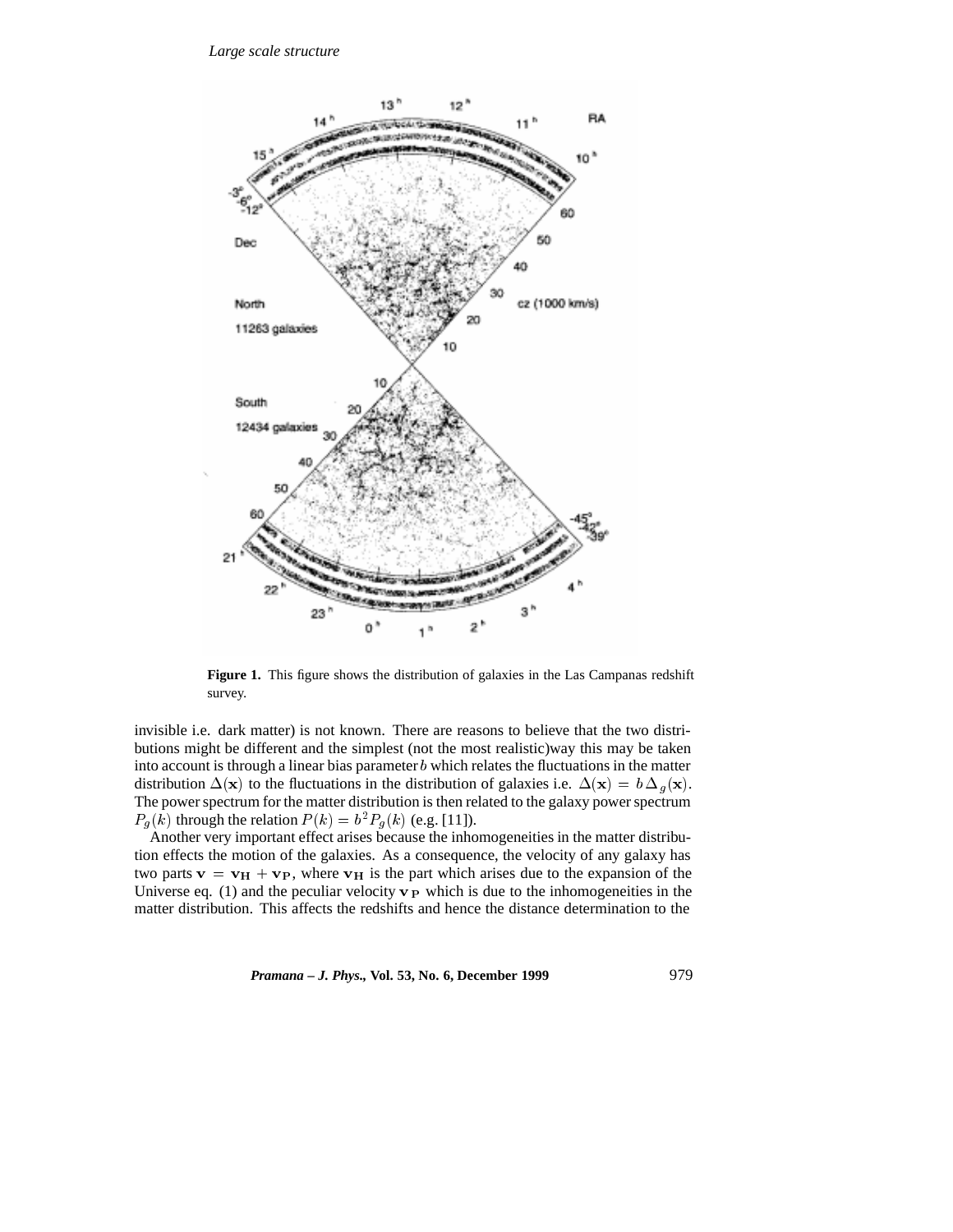

**Figure 2.** The APM power spectrum (filled squares) and the best fit to the LCRS power spectrum (dashed-dotted thick curve). We assume  $b = 1.2$  for both of these. We also use  $h = 0.5$ . The power spectra for several decaying neutrino models all obtained by varying m and  $t_d$  keeping  $m_\nu^2 t_d$  a constant and the CDM power spectrum are also shown.

galaxies. The final effect is that the galaxy power spectrum determined from redshift surveys turns out to be anisotropic in its <sup>k</sup>, whereas one expects the actual matter and galaxy power spectra to be isotropic. This effect has to be taken into account when analyzing redshift surveys, and it can be utilized to extract some very important cosmological information [8,12].

## **3. Theory**

It is currently believed that the observed LSS was formed from some initially small fluctuations  $(\Delta(\mathbf{x}, t_i) \ll 1)$  which grew by the process of gravitational instability to produce the structures which are observed now.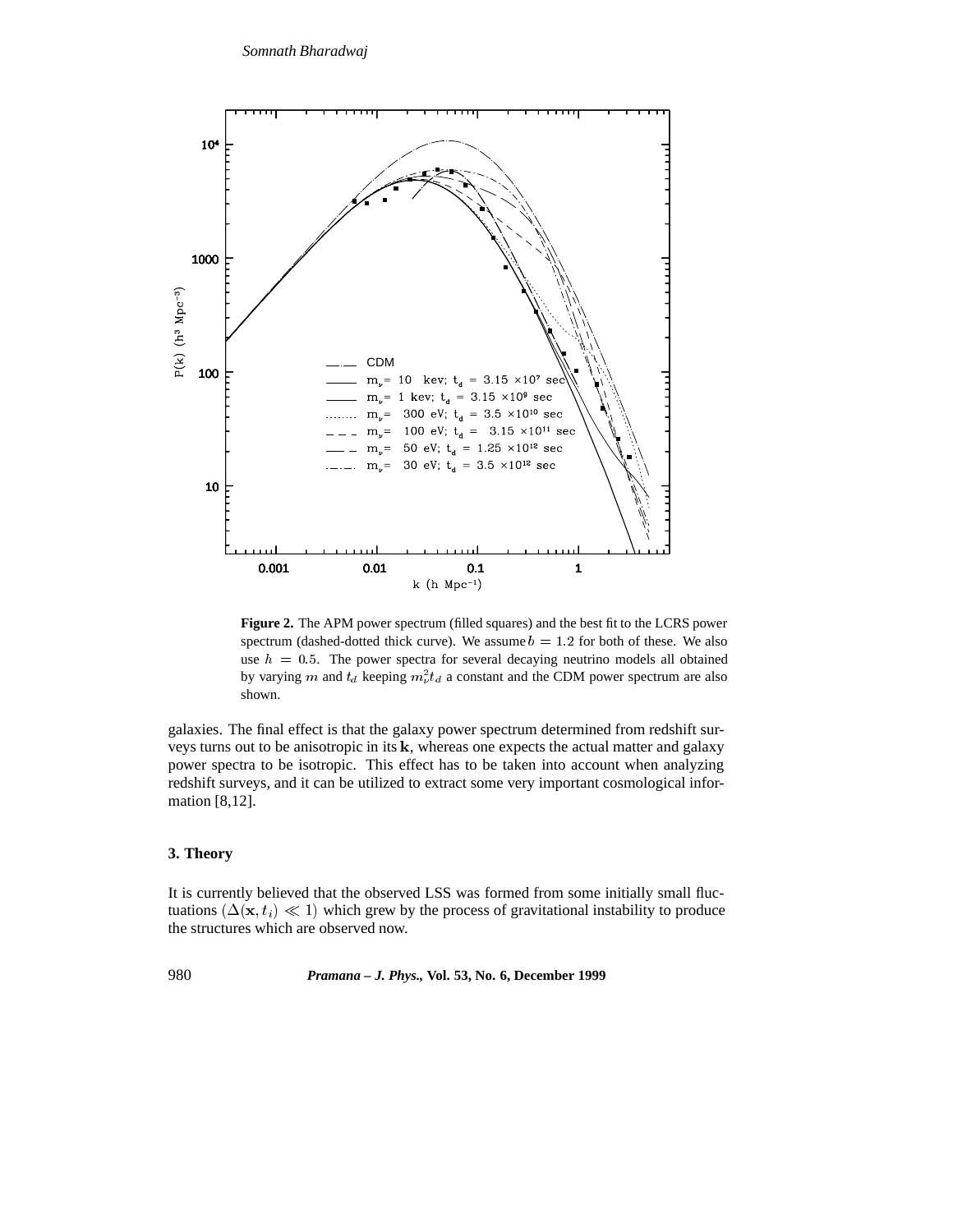#### 3.1 *Initial fluctuations*

A number of possible mechanisms have been proposed to explain how the initial fluctuations were generated, and inflation has been most successful amongst them. Most models of inflation make three generic predictions [13]

- 1. the initial density fluctuation  $\Delta(\mathbf{x}, t_i)$  is a Gaussian random field i.e. the phase  $\phi(\mathbf{k}, t_i)$  in  $\delta(\mathbf{k}, t_i) = \sqrt{P(\mathbf{k}, t_i)}e^{i\phi(\mathbf{k}, t_i)}$  is random, with no correlation between the phases at different values of <sup>k</sup>.
- 2. The initial power spectrum is of the form  $P(k, t_i) = Ak$ .
- 3. The Universe is spatially flat.

### 3.2 *Time evolution of the fluctuations*

The dynamics of the Universe is governed by the gravitational field produced by the differnet constituents of the Universe. For a uniform Universe this gives us the equation governing the evolution of the scale factor

$$
\frac{\mathrm{d}}{\mathrm{d}\eta}a(\eta) = \sqrt{\frac{8\pi G}{3}\rho(\eta)a^4(\eta)} = H_0\sqrt{\omega(\eta)}\ .
$$
 (4)

where  $\eta(t) = \int_0^t (1/a(t)) dt'$  is the conformal time. and  $\rho(\eta)$  is the total energy density <sup>0</sup> of the Universe. In general this will be the sum of the contributions from the different constituents of the Universe i.e.  $\rho(\eta) = \sum_a \rho_a(\eta)$ . We next introduce the critical density  $\rho_c(\eta)$  which has the value  $\rho_{c0} = 3H_0^2/8\pi G$  at present. It is often convenient to express the present value of the density  $\rho_{a0}$  of any particular component a in terms of the critical density using the density parameter  $\Omega_{a0} = \rho_{a0}/\rho_{c0}$ .

The normalization of the scale factor is chosen so that its present value is <sup>1</sup>. The quantity  $\omega(\eta) = \rho(\eta) a^4(\eta) / \rho_{c0}$  used in (4) is introduced as a convenient way of parametrizing the time evolution of the density and it has been chosen so that it has the value <sup>1</sup> at present. The behaviour of  $\omega_a(\eta)$  will be different for each constituent of the Universe and some are listed below:

- a. Relativistic particles the CMBR, massless neutrinos or neutrinos with low mass  $(m_\nu \ll T_{\rm CMBR})$  are in this group and we have  $\omega_r (\eta) = \Omega_{r0}$ . This component is sometimes referred to as radiation.
- b. Pressureless dust baryons (not coupled to CMBR), cold dark matter particles (CDM) and non-relativistic massive neutrinos ( $m_{\nu} \gg T_{\text{CMBR}}$ ) are in this group and  $\omega_m(\eta) = a(\eta)\Omega_{m0}$ . This component is sometimes referred to as matter.
- c. Spatial curvature the effect of this geometrical quantity can be expressed in terms of a density which can be either negative, zero or positive and  $\omega_K(\eta) = a^2(\eta) \Omega_{K0}$ .
- d. Cosmological constant this is the energy density of vacuum and  $\omega_{\Lambda}(\eta)$  =  $a^4(\eta)\Omega_{\Lambda 0}.$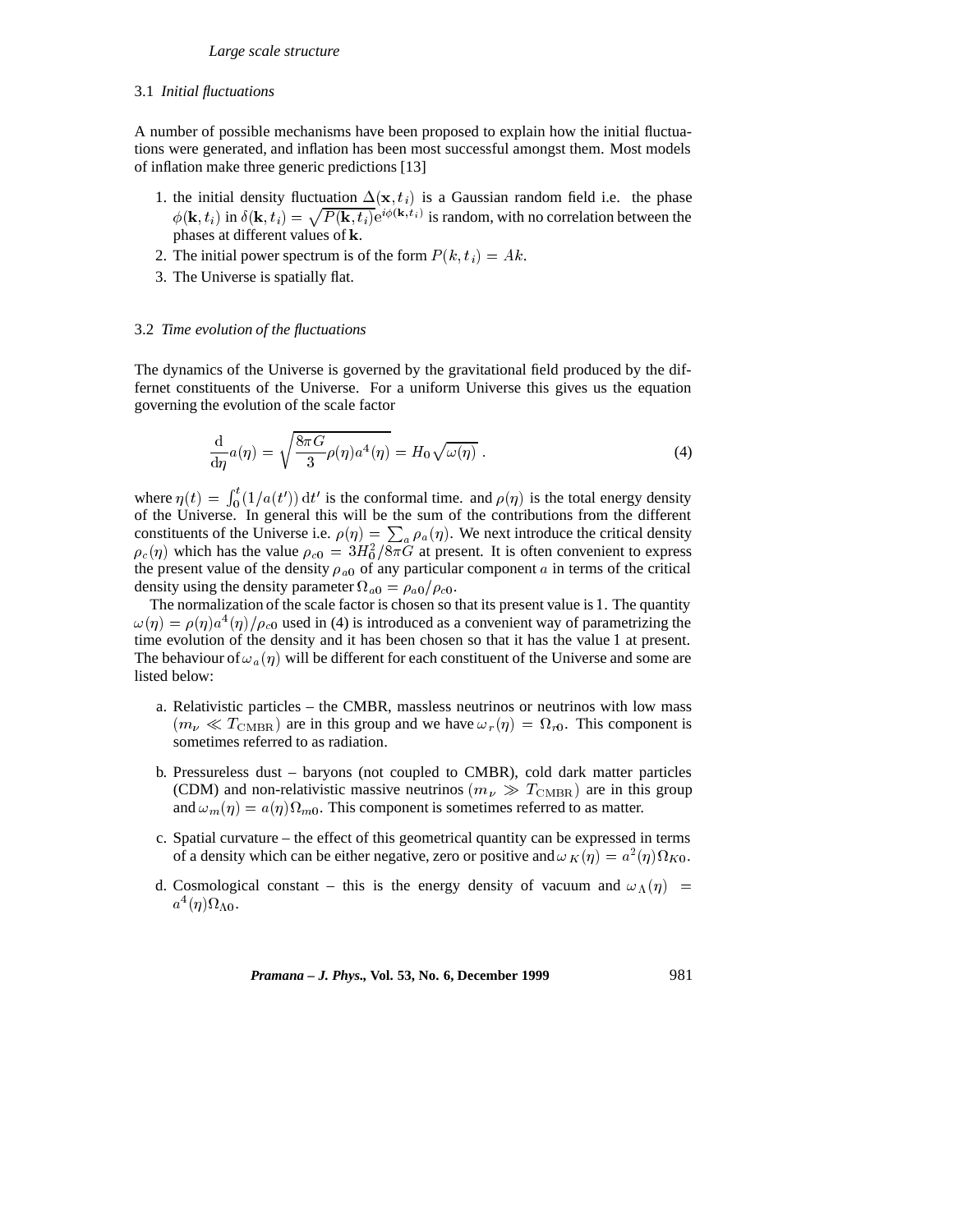It follows that in the early stages of the Universe  $(a(\eta) \ll 1)$  the relativistic particles are the most dominant component and this is referred to as the radiation dominated era. As the Universe expands  $a(\eta)$  increases and there comes an epoch when  $\omega_r = \omega_m$ . At this epoch the density of the relativistic particles and the density of the pressureless dust becomes equal. This is referred to as the epoch of matter radiation equality and the value of the conformal time at this epoch is denoted by  $\eta_{eq}$ . After this the pressureless dust dominates the Universe and this is referred to as the matter dominated era. In the absence of spatial curvature and cosmological constant the Universe continues to remain matter dominated. If there is a positive  $\Omega_{K0}$  then a spatial curvature dominated era follows the matter dominated era, and if  $\Omega_{\Lambda 0} > 0$  then the final state of the Universe is a cosmological constant dominated phase. Figure 3 shows the behaviour of  $\omega(\eta)$  in a situation without curvarure and cosmological constant.

We next briefly discuss the dynamics of the evolution of fluctuations in a uniform, expanding Universe. The fluctuations are treated as perturbations to the uniform background solutions and the equations governing the evolution of the perturbations are non-linear and they cannot be solved in general. In the situation when these perrturbations are small  $(\Delta(\mathbf{x}, \eta) \ll 1)$  it is possible to linearize the equations governing  $\Delta(\mathbf{x}, \eta)$  and analytically study the evolution of the perturbations. It should be noted that the perturbations are present only in the radiation and matter densities, the curvature and cosmological



**Figure 3.** The contribution to  $\omega(\eta)$  from the various components is shown as a function of the mode  $k = \pi/(c\eta)$  which enters the horizon at the epoch  $\eta$ .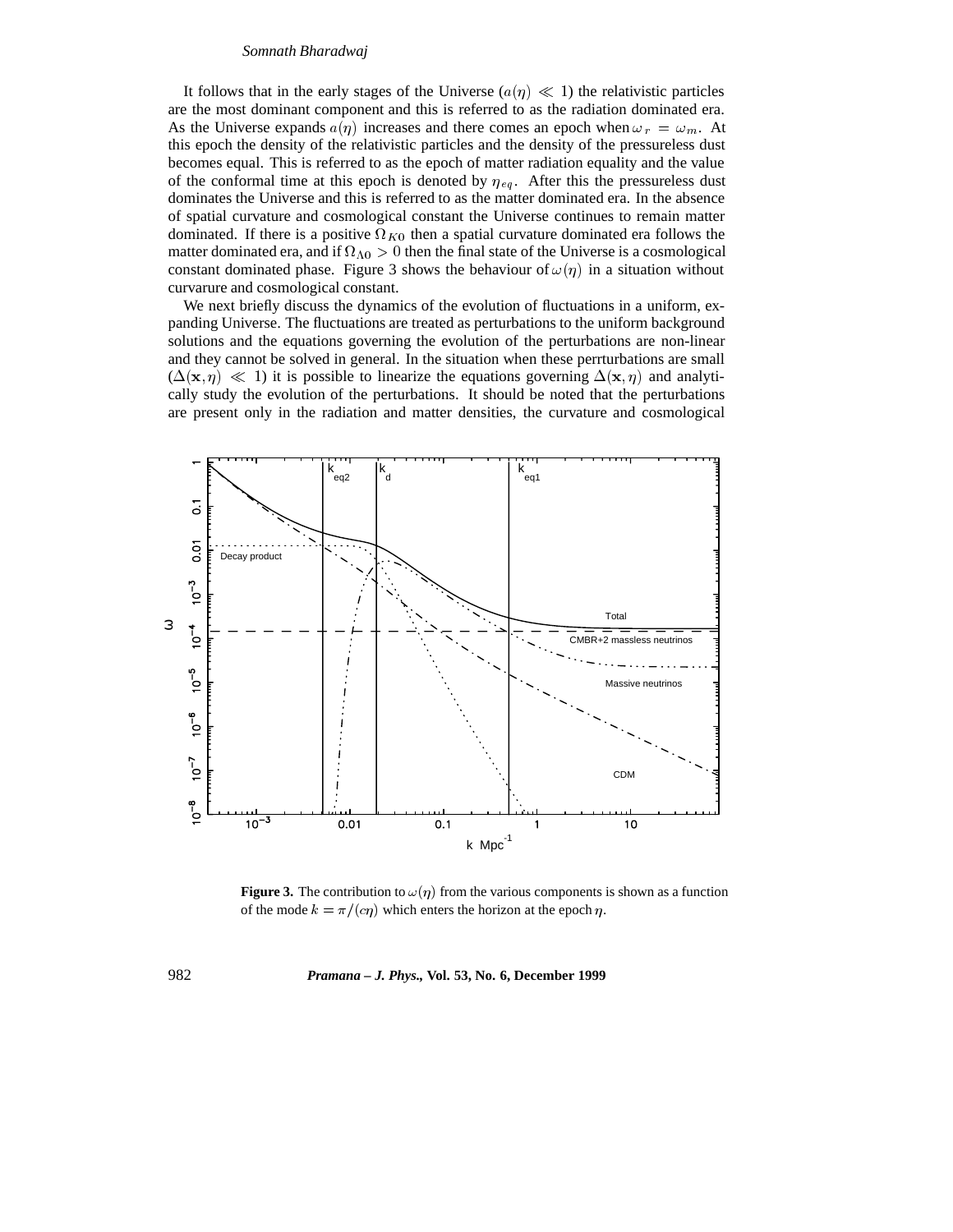constant are unaffected by the perturbation. It should also be noted that the initial perturbations in the radiation density, matter density and the gravitational field can be related using the fact that inflation generates adiabatic perturbations. We list below the main results of the linear analysis of the matter density perturbations [14]:

- 1. In the radiation dominated era perturbations  $\delta(\mathbf{k}, \eta)$  with  $k < 1/c\eta$  grow as the Universe expands. The perturbations stop growing once  $k > 1/c\eta$ . The lengthscale  $c\eta$  defines the size of the horizon and this keeps on increasing as the Universe expands. Perturbations grow as long as they are larger than the horizon and they stop growing once they enter the horizon.
- 2. In the matter dominated era perturbations on all length-scales grow in the same way.

The net effect is that the shape of the power spectrum which is initially generated by inflation gets modified as it evolves through the radiation dominated era and the final linear power spectrum can be expressed as

$$
P(k) = AkT(k) \tag{5}
$$

where  $T(k)$  is the transfer function. The shape of the transfer function depends on what are the constituents of the Universe.

We first consider a Universe with only two kinds of constituents 1. relativistic particles and 2. pressureless dust. The radiation make a constant contribution  $\omega_r(\eta) = \Omega_{r0}$  while the contribution from matter  $\omega_m(\eta) = a(\eta)\Omega_{m0}$  increases as the Universe expands, and the Universe proceeds from a radiation dominated era to a matter dominated era at the epoch

$$
\eta_{\text{eq}} = 2(\sqrt{2} - 1) \frac{\sqrt{\Omega_{r0}}}{\Omega_{m0} H_0}.
$$
\n(6)

In the radiation dominated era the Jeans length is of the order of the horizon ( $\sim c\eta$ ), and perturbations in all components grow when they are on scales larger than the horizon (i.e. they satisfy  $kcn \ll 1$ ). The growth stops if the modes enter the horizon (i.e.  $k \sim$  $\pi/(c\eta)$ ) in the radiation dominated era. Once the Universe gets matter dominated, matter perturbations on all scales grow in the same way  $(\delta(k, \eta) \propto \eta^2)$ . Using  $k_{\text{eq}} = \pi/(\epsilon \eta_{\text{eq}})$  to denote the mode which enters the horizon at the epoch of matter-radiation equality, we can say that all modes with  $k < k_{\text{eq}}$  entered the horizon in the matter dominated era and they all grow by the same factor during the course of the evolution. The modes with  $k > k_{\text{eq}}$  enter the horizon in the radiation dominated era and as a consequence they experience a period of stagnation when they do not grow. The amplitude of these perturbations is suppressed by the factor  $(k_{eq}/k)^2$  relative to the modes which enter in the matter dominated era. This fact can be used to crudely model the transfer function using the simple form  $T(k)=1$  for  $k < k_{eq}$  and  $T(k) = (k_{eq}/k)^4$  for  $k \geq k_{eq}$ , and it depends on just one quantity—the mode which enters the horizon at the epoch of matter radiation equality

$$
k_{\text{eq}} = \frac{\pi}{2(\sqrt{2} - 1)} \frac{\Omega_{m0}}{\sqrt{\Omega_{r0}}} \frac{H_0}{c} \,. \tag{7}
$$

Figure 4 shows the sCDM transfer function calculated by numerically integrating the linear perturbation equations. The numerically calculated transfer function can be fitted by using a function of the form [15]

*Pramana – J. Phys.,* **Vol. 53, No. 6, December 1999** 983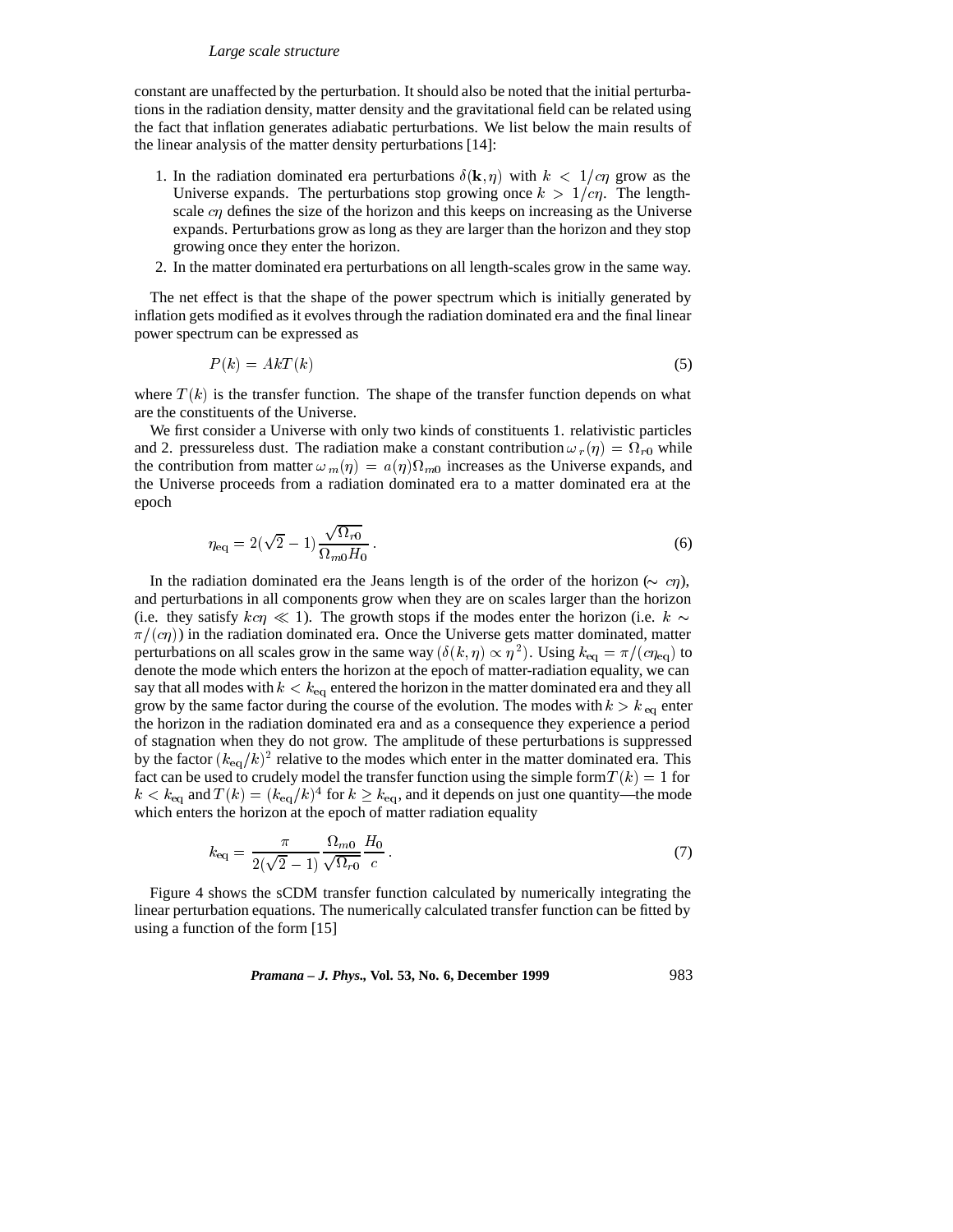$$
T(k) = \left[1 + (ak + (bk)^{3/2} + (ck)^2)^{\nu}\right]^{-2/\nu},
$$
\n(8)

where  $a = (6.4/\Gamma)h^{-1}$  Mpc,  $b = (3/\Gamma)h^{-1}$  Mpc,  $c = (1.7/\Gamma)h^{-1}$  Mpc, and  $\Gamma =$ 5  $k_{eq}h^{-1}$  Mpc is the dimensionless shape parameter. The shape parameter  $\Gamma$  can be expressed directly in terms of the densities as

$$
\Gamma = \Omega_{m0} h \times \left( \frac{\Omega_{r0} h^2}{4.18 \times 10^{-5}} \right)^{-1/2}.
$$
 (9)

It should be noted that here, and in the rest of the paper, we ignore the dynamical effect of the baryon density  $\Omega_{\rm B0}$ .

## 3.3 <sup>h</sup> = 0:5 *sCDM model and variants*

In the standard CDM model  $\Omega_{r0}$  (= 4.18  $\times$  10<sup>-5</sup>h<sup>-2</sup>) has contributions from the CMBR photons and 3 massless neutrino species, and the matter, which is largely made up of CDM particles has  $\Omega_{\text{m0}} = \Omega_{\text{CDM0}} = 1$ . This gives us  $k_{\text{eq}} = 0.2 \text{h}^2 \text{Mpc}^{-1}$  and  $\Gamma = 0.5$ . The predictions of the sCDM model can be compared with the observed power spectrum. The normalization of the sCDM power spectrum is fixed using the large-angular scale



**Figure 4.** The dashed curve shows the transfer function for the  $h = 0.5$  CDM model. The solid curves show the transfer function for a decaying neutrino model with  $h = 0.5$ ,  $m_{\nu} = 200 \text{ eV}$  and  $t_d = 10^{13} \text{ s.}$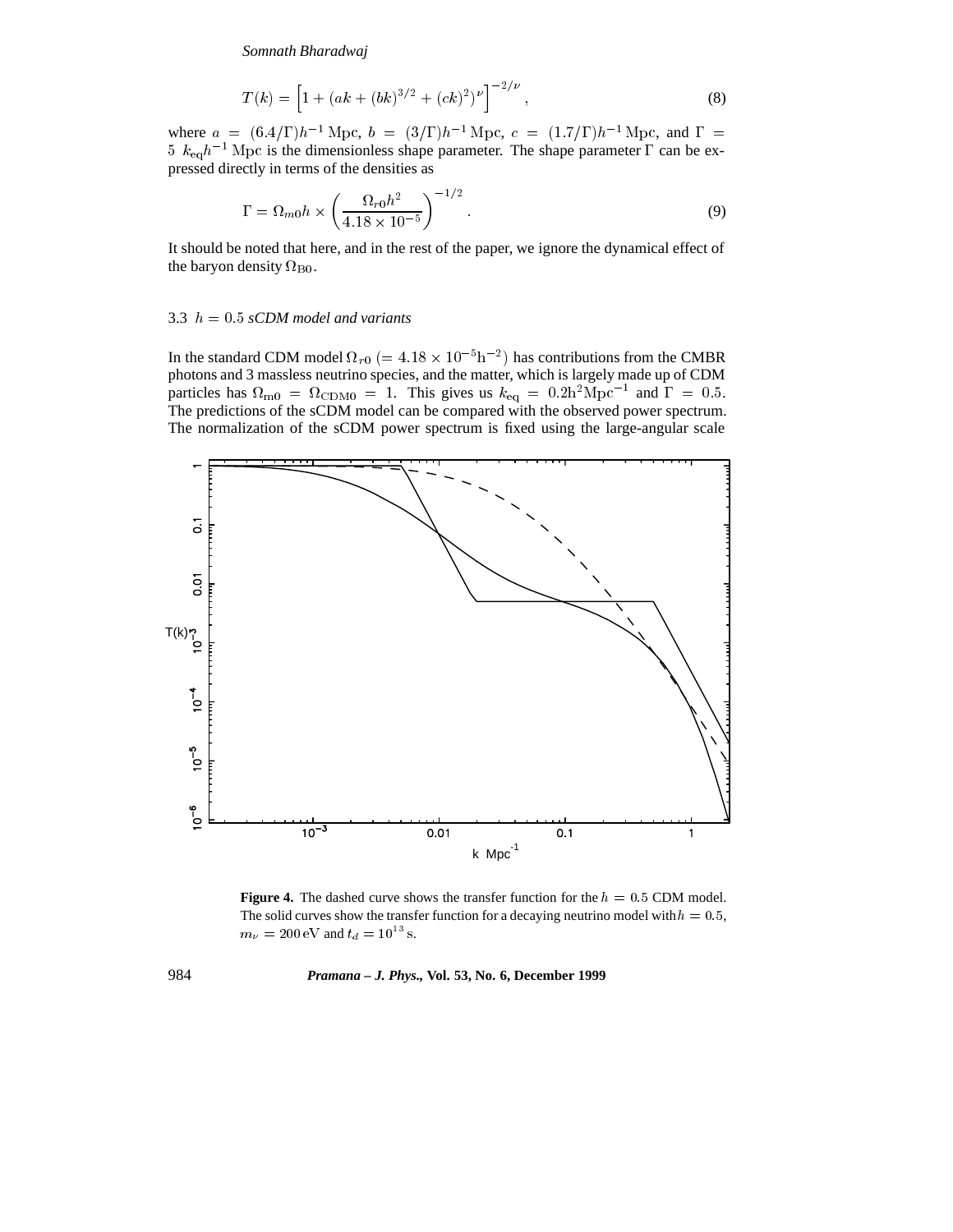anisotropies in the CMBR observed by COBE-DMR [16,17]. The relative biasing between the theoretically predicted matter power spectrum and the observed galaxy power spectrum is unknown, hence it is only possible to compare the shapes of the two. A comparison of the shapes shows that the sCDM power spectrum does not match the observed power spectrum [18]. This is also seen in figure 2. While the standard CDM model predicts a shape parameter  $\Gamma=0.5$ , observations indicate a CDM-like power spectrum with 0.22  $\leq$  $\Gamma$  < 0.29 [9,10] and [11].

The r.m.s. mass fluctuation in randomly placed spheres of radius  $8h^{-1}$  Mpc (denoted by  $\sigma_8$ ) provides a sensitive probe of the matter power spectrum at scales around  $k =$  $0.2h\,\mathrm{Mpc}^{-1}$ , and various studies show that the observed abundance of rich clusters of galaxies at the present epoch is consistent with  $\sigma_8 \sim 0.5$ –0.8 [19], whereas the standard CDM model normalized to the four-year COBE data predicts  $\sigma_8 = 1.22$  [17].

All of this evidence indicates that the matter power spectrum predicted by the sCDM model has too much power at small scales and several variants of the standard CDM model have been proposed to overcome this shortcoming. We next briefly discuss two variants of the CDM model which have been successful in overcoming the shortcomings of the sCDM model. In both these models the epoch of matter-radiation equality is delayed in comparison with sCDM and as a consequence  $\Gamma$  is smaller. The delayed onset of the matter dominated era causes a reduction in power at small scales which experience a longer period of stagnation and this solves the problems faced by the sCDM model.

There are essentially two ways to decrease  $\Gamma$ : (1) by decreasing the amount of matter which can clump at small scales (i.e., decreasing  $\Omega_{m0}$ ) or (2) by increasing the radiation content of the Universe (i.e., increasing  $\Omega_{r0}$ ).

In the  $\Lambda$ CDM model [20] the cosmological constant makes a non-zero contribution to the energy density and  $\Omega_{\Lambda0} = 0.7$  and  $\Omega_{m0} = 0.3$  are the values most favoured by current observations [21]. There two main features of this model are (a)  $\Gamma$  decreases because of the lower value of  $\Omega_{m0}$  (b) The normalization of the power spectrum is different from sCDM because of the integrated Sachs–Wolfe effect.

In the decaying neutrino model ( $\tau$ CDM) in addition to the CDM and 2 massless neutrinos there is a massive neutrino which decays to produce relativistic particles. For this decay to be effective in reducing  $\Gamma$  the neutrino mass  $m<sub>\nu</sub>$  and the life-time  $t<sub>d</sub>$  have to be such that the Universe passes through a phase where the massive neutrino behaves like pressureless dust and causes a matter dominated era before it decays. Once the neutrinos decay the relativistic decay products dominate the Universe until it passes on to the final CDM dominated era. The evolution of the different components is shown in detail in figure 2. It should be noted that the relativistic decay products cannot be photons. This model decreases  $\Gamma$  by increasing  $\Omega_{r0}$  [22] and it is possible to have models with the neutrino mass in the range  $50 \text{ eV} \le m_{\nu} \le 10 \text{ keV}$  provided the lifetime  $t_d$  is adjusted so as to keep the quantity  $m_{\nu}^{2}$ (keV) $t_{d}$ (yr) constant at a value around 100. Decaying neutrino models with masses in the range  $30 \text{ eV} \leq m_{\nu} < 50 \text{ eV}$  are ruled out. Figure 2 shows the power spectrum for some values of  $m_{\nu}$  and  $t_d$ .

# **4. Summary and discussion**

We have very briefly discussed the formation of large scale structures in a scenario where these arise from some initially small perturbations generated by inflation. Variants of the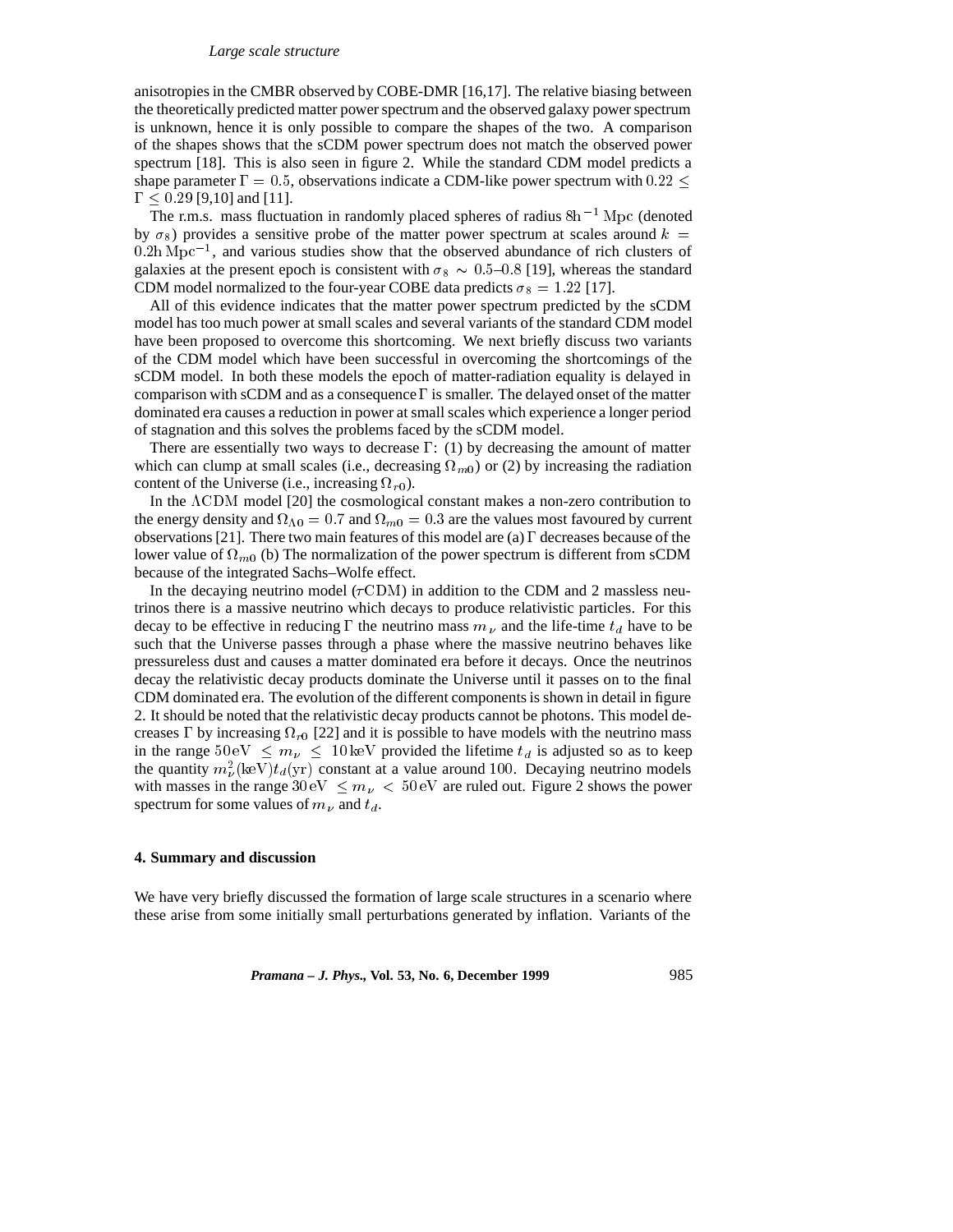cold dark matter model succesfully reproduce the observed large angular scale anisotropies in the CMBR and the clustering of galaxies on large scales. Both of these phenomena involves large scales where the linear theory of density perturbations which is well understood is valid. Future LSS and CMBR observations are expected to be able to discriminate between the different models of structure formation and possibly single out the correct one [23].

The linear theory of density perturbations cannot be applied at small scales ( $< 10$  Mpc) where the density fluctuations are very large. Most studies at small scales are based on N-body simulations where the evolution of perturbations is studied numerically on a computer. These studies have gone a long way towards giving a better understanding of the formation of galaxies and clusters of galaxies and bias which is very crucial for interpretting observations of galaxy clustering at large scales.

## **References**

- [1] S Weinberg, *Gravitation and cosmology* (Wiley, New York, 1972) and references therein
- [2] K S Wu Kelvin, Ofer Lahav and J Rees Martin, preprint, astro-ph/9804062 (1998)
- [3] D J Fixsen *et al, Astrophys. J.* **473**, 576 (1996)
- [4] S Bharadwaj, A K Gupta and T R Seshadri, *Astron. Astrophys.* (in Press), astro-ph/9903252 (1999)
- [5] A Mazumdar, *Pramana J. Phys.* **53**, 933 (1999)
- [6] S A Shectman, S D Landy, A Oemler, D L Tucker, H Lin, R P Kirshner and P L Schechter, *Astrophys. J.* **470**, 172 (1996)
- [7] T Padmanabhan, in *Structure formation in the Universe* (Cambridge University Press, 1992)
- [8] P J E Peebles, *Principles of physical cosmology* (Princeton University Press, 1993)
- [9] H Lin, R P Kirshner, S A Shectman, S D Landy, A Oemler, D J Tucker and P A Schechter, *Astrophys. J.* **471**, 617 (1996)
- [10] C M Baugh and G Efstathiou, *Mon. Not. R. Astron. Soc.* **267**, 32 (1994)
- [11] J Peacock and S Dodds, *Mon. Not. R. Astron. Soc.* **267**, 1020 (1994)
- [12] N Kaiser, **227**, 1 (1987)
- [13] V Sahni, *Pramana J. Phys.* **51**, 27 (1998) and references therein
- [14] L D Landau and E M Lifshitz, *Classical theory of fields* (Pergamon Press, 1975)
- [15] J M Bardeen, J R Bond, N Kaiser and A S Szalay, *Astrophys. J.* **304**, 15 (1986) J R Bond, *Observations of large-scale structure in the Universe*, edited by R Schaeffer, Les Houches Lecture Notes (Elsevier Science Publishers, 1996)
- [16] G Smoot *et al Astrophys. J.* **396**, L1 (1992) C L Bennett *et al*, *Astrophys. J.* **464**, L1 (1996)
- [17] E F Bunn and M White, astro-ph/9607060 (1996)
- [18] G Efstathiou, W J Sutherland and S J Maddox, *Nature* **348**, 705 (1990) G Efstathiou, J R Bond and S D M White, *Mon. Not. R. Astron. Soc.* **258**, 1p (1992)
- [19] J P Henry and K A Arnaud, *Astrophys. J.* **372**, 410 (1991) S D M White and G Efstathiou and C S Frenk, *Mon. Not. R. Astron. Soc.* **262**, 1023 (1993) P T P Viana and A Liddle, *Mon. Not. R. Astron. Soc.* **281**, 323 (1996) J R Bond and S Myers, *Astrophys. J. Suppl.* **103**, 63 (1996) V R Eke, S Cole and C S Frenk, *Mon. Not. R. Astron. Soc.* **282**, 263 (1996) U-L Pen, astro-ph/9610147 (1996) S Borgani, A Gardini, M Girardi, and S Gottloeber, astro-ph/9702154 (1997) R G Carlberg *et al*, astro-ph/9704060 (1997)